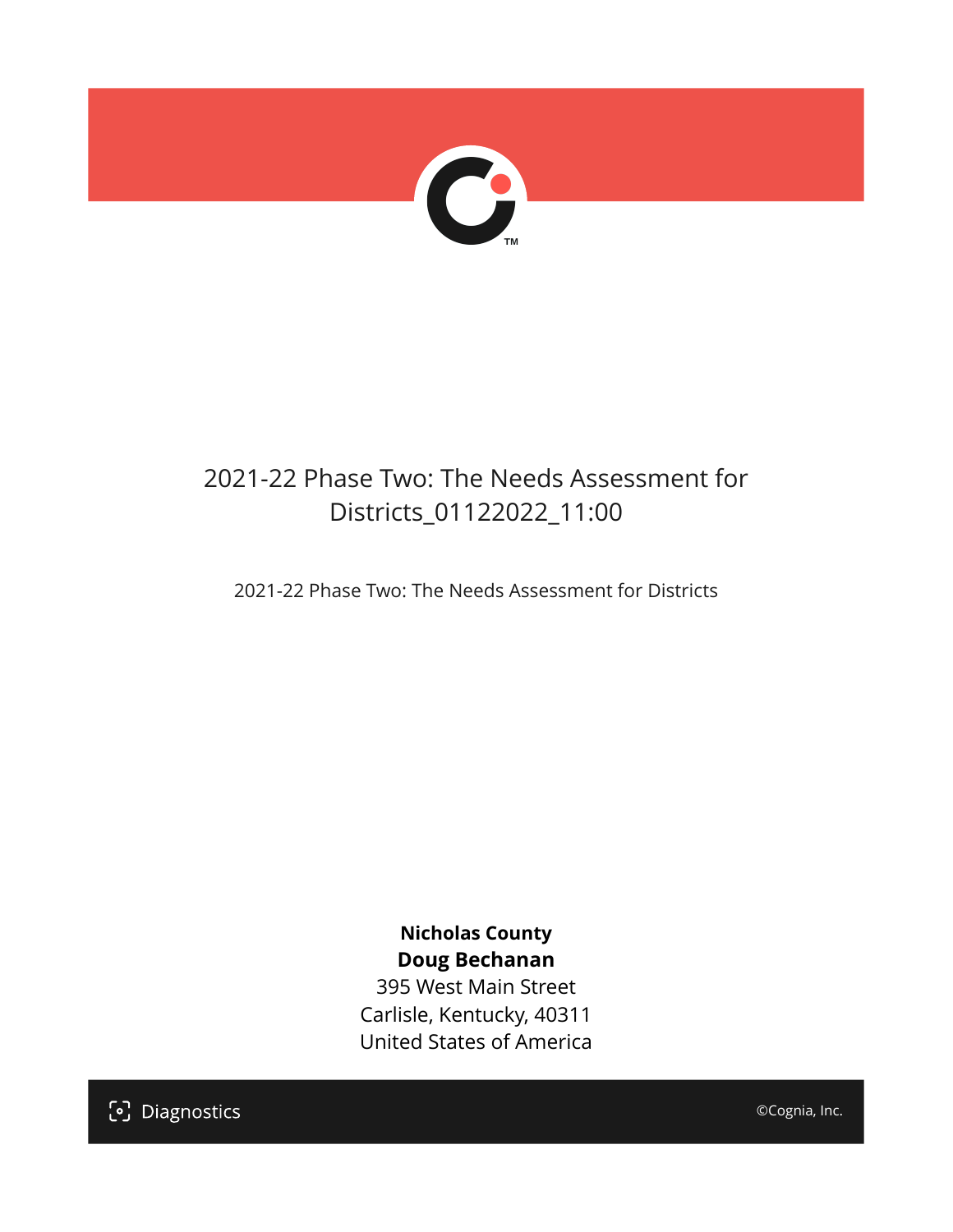**Table of Contents**

| 2021-22 Phase Two: The Needs Assessment for Districts Understanding Continuous I |  |
|----------------------------------------------------------------------------------|--|
| Attachment Summary                                                               |  |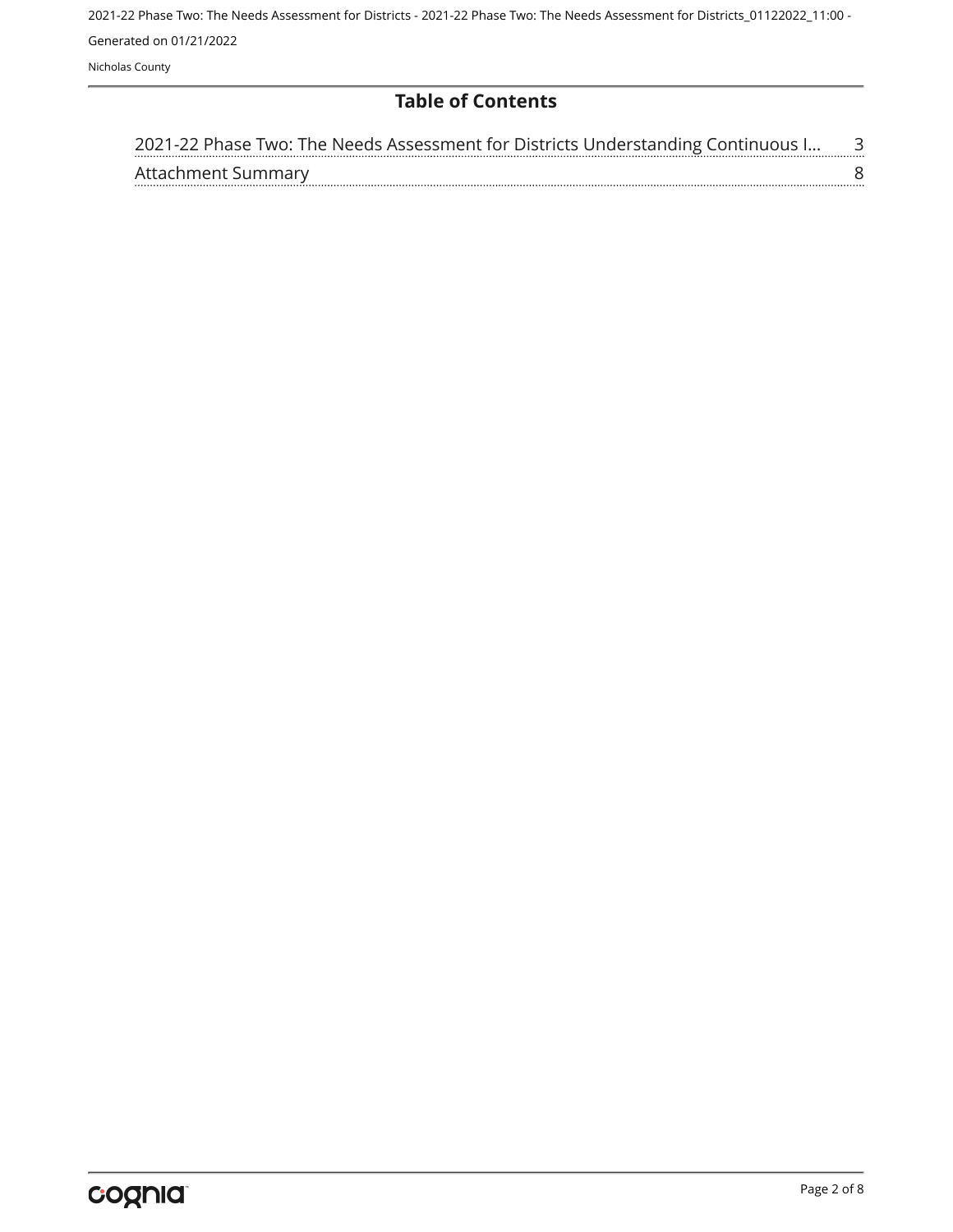Nicholas County

### <span id="page-2-0"></span>**2021-22 Phase Two: The Needs Assessment for Districts Understanding Continuous Improvement: The Needs Assessment for Districts**

The Needs Assessment Diagnostic will facilitate the use of multiple sources of data to determine the current reality and establish a foundation for decision-making around district goals and strategies. Once completed, the diagnostic will lead to priorities to be addressed in the comprehensive district improvement plan to build staff capacity and increase student achievement. The needs assessment is to be conducted annually as an essential part of the continuous improvement process and precedes the development of strategic goals (i.e. desired state).

While the focus of continuous improvement is student performance, the work must be guided by the aspects of teaching and learning that affect performance. An effective improvement process should address the contributing factors creating the learning environment (inputs) and the performance data (outcomes).

The needs assessment provides the framework for all districts to clearly and honestly identify their most critical areas for improvement that will be addressed later in the planning process through the development of goals, objectives, strategies and activities. 703 KAR 2:225 requires, as part of continuous improvement planning for districts, each district to complete the needs assessment between October 1 and November 1 of each year and include: (1) a description of the data reviewed and the process used to develop the needs assessment; (2) a review of the previous plan and its implementation to inform development of the new plan; and, (3) perception data gathered from the administration of a valid and reliable measure of teaching and learning conditions.

#### Protocol

1. Clearly detail the process used for reviewing, analyzing and applying data results to determine the priorities of this year's needs assessment. Include names of district leadership teams and stakeholder groups involved, a timeline of the process, the specific data reviewed, and how the meetings are documented.

The district reviews and analyzes K-PREP data and Case 21 data from both schools, Nicholas County Elementary and Nicholas County Middle and High School, by using KASC provided graphs/guidelines to see strengths and weaknesses, trends, etc. Disaggregated data is also reviewed as it will be used to apply changes to instruction, to plan intervention groups, and placement of students in Core classes. Both schools continue to have a Learning and Leadership team for continuous improvement that consists of school administrators (Principal and Assistant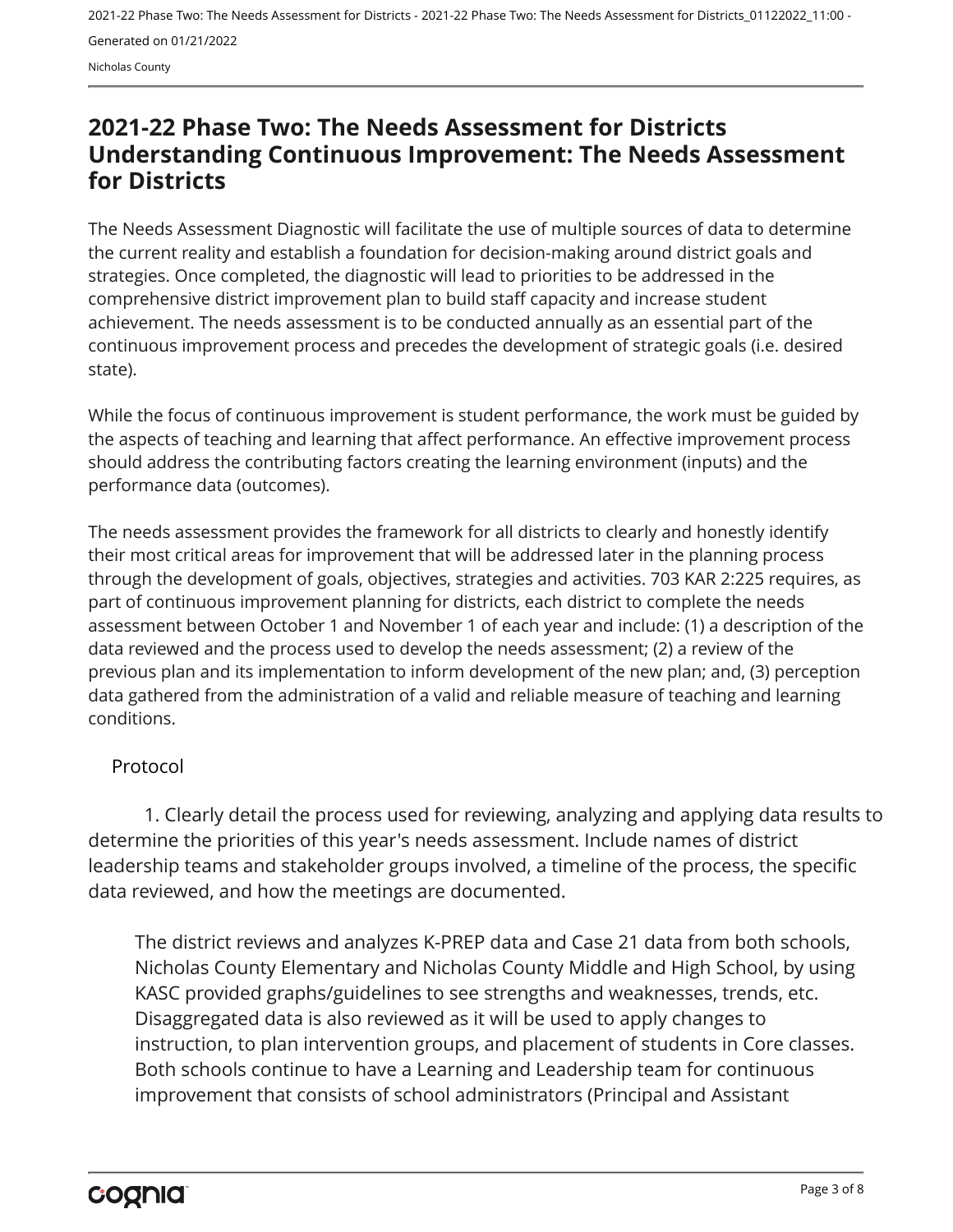Nicholas County

Principal), district administrator (Supervisor of Instruction), guidance counselor, SBDM council members, and parents.

#### **Trends**

2. After analyzing data trends from the previous two academic years, which academic, cultural and behavioral measures remain significant areas for improvement?

#### **Example of Trends**

-The number of behavior referrals increased from 204 in 2019-20 to 288 in 2020-21. -From 2018 to 2020, the district saw an 11% increase in novice scores in reading among students in the achievement gap.

There is not a lot of data to analyze from the past two years due to Covid closures at the end of the 2019-20 school year and being virtual or on a modified schedule for the majority of the 2020-21 school year , that can be compared for an accurate representation. It is very difficult to compare academic related data since there wasn't K-PREP in 2019-20 . Cultural and behavioral measures such as attendance and behavior referrals were greatly reduced in the 2020-21 school year due to not being in-person the majority of the year. What data is available still validate the continued need to improve math and reading achievement at both schools, to improve student attendance at both schools and to address behavioral issues in a more systematic fashion for all students in both schools.

#### Current State

3. Plainly state the current condition of the district using precise numbers and percentages as revealed by multiple sources of outcome data. Cite the source of data used.

#### **Example of Current Academic State:**

- Thirty-four percent (34%) of students in the achievement gap scored proficient on KPREP Reading.

- Fifty-four percent (54%) of our students scored proficient in math compared to the state average of 57%.

#### **Example of Non-Academic Current State:**

- Teacher attendance rate was 84% for the 2020-21 academic year

- Survey results and perception data indicated 74% of the district's teachers received adequate professional development.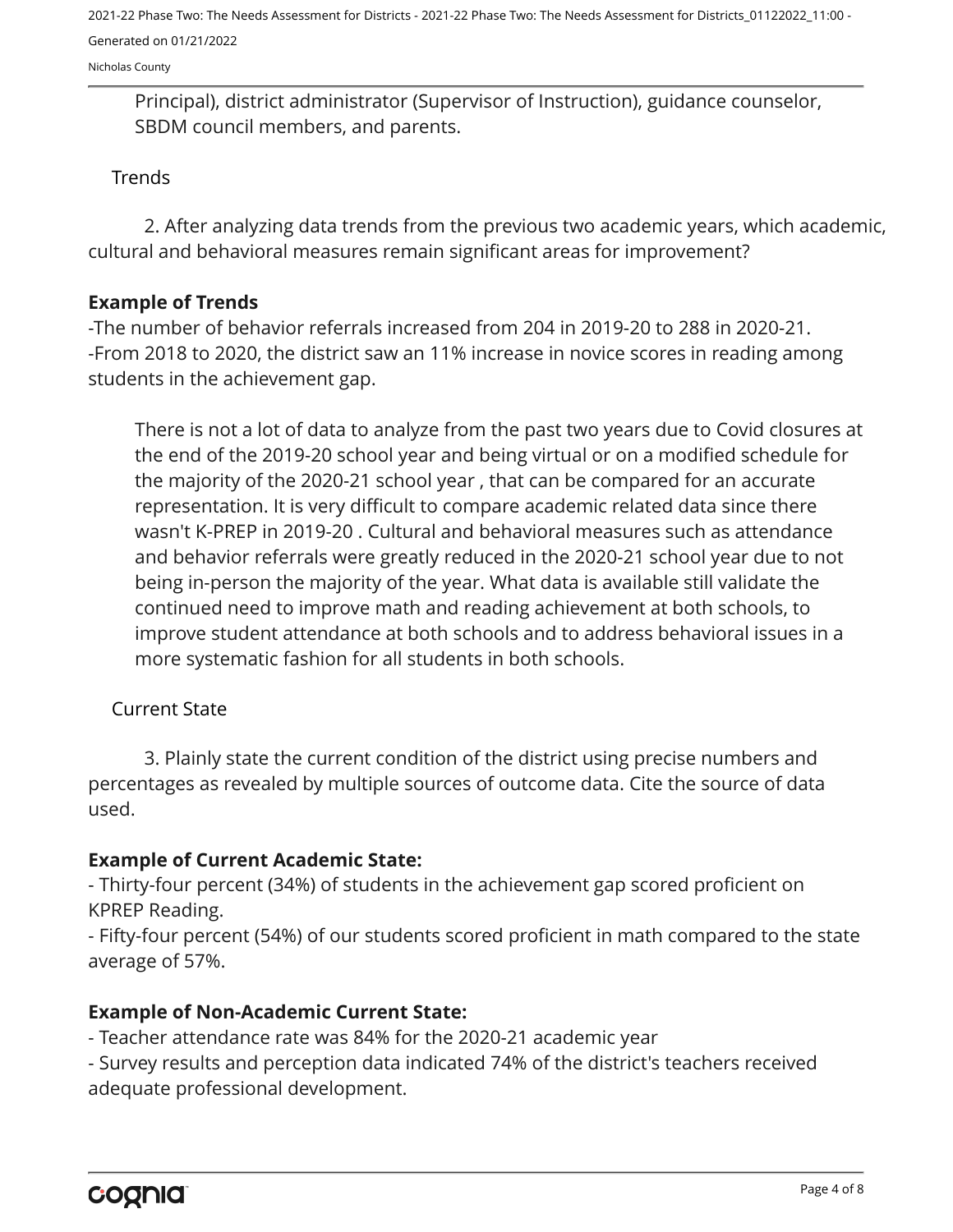Nicholas County

Current Academic State > Nicholas County Elementary School : 82% of all 3rd grade students scored below proficiency on the K-PREP test in reading in 2020-21. - 76.8% of all 3rd grade students scored below proficiency on the K-PREP test in math in 2020-21. -66.3% of all 4th grade students scored below proficiency on the K-PREP test in reading in 2020-21. -77.5% of all 4th grade students scored below proficiency on the K-PREP test in math in 2020-21. -81.3% of all 4th grade students scored below proficiency on the K-PREP test in science in 2020-21.> Nicholas County Middle and High School: KPREP math scores of the past 2 years, 43% of NCMS students scored proficient or distinguished. - KPREP Reading proficiency indicator score for middle school students at 48.7% . KPREP writing scores for high school students = 43.1% proficient and distinguished Non-Academic Current State: District-wide attendance percentage in past two years, 93.3% in 19-20 and 91.2% in 20-21

#### Priorities/Concerns

4. Clearly and concisely identify the greatest areas of weakness using precise numbers and percentages.

**NOTE:** These priorities will be thoroughly addressed in the Comprehensive District Improvement Plan (CDIP) diagnostic and template.

**Example:** Sixty-eight (68%) of students in the achievement gap scored below proficiency on the KPREP test in reading as opposed to just 12% of non-gap learners.

Nicholas County Elementary School : 82% of all 3rd grade students scored below proficiency on the K-PREP test in reading in 2020-21. - 76.8% of all 3rd grade students scored below proficiency on the K-PREP test in math in 2020-21. -66.3% of all 4th grade students scored below proficiency on the K-PREP test in reading in 2020-21. -77.5% of all 4th grade students scored below proficiency on the K-PREP test in math in 2020-21. -81.3% of all 4th grade students scored below proficiency on the K-PREP test in science in 2020-21. Nicholas County Middle and High School: KPREP math scores of the past 2 years, 43% of NCMS students scored proficient or distinguished. - KPREP Reading proficiency indicator score for middle school students at 48.7% . KPREP writing scores for high school students = 43.1% proficient and distinguished District-wide - attendance percentage in past two years, 93.3% in 19-20 and 91.2% in 20-21

#### Strengths/Leverages

5. Plainly state, using precise numbers and percentages revealed by current data, the strengths and leverages of the district. Explain how they may be utilized to improve areas of concern listed above.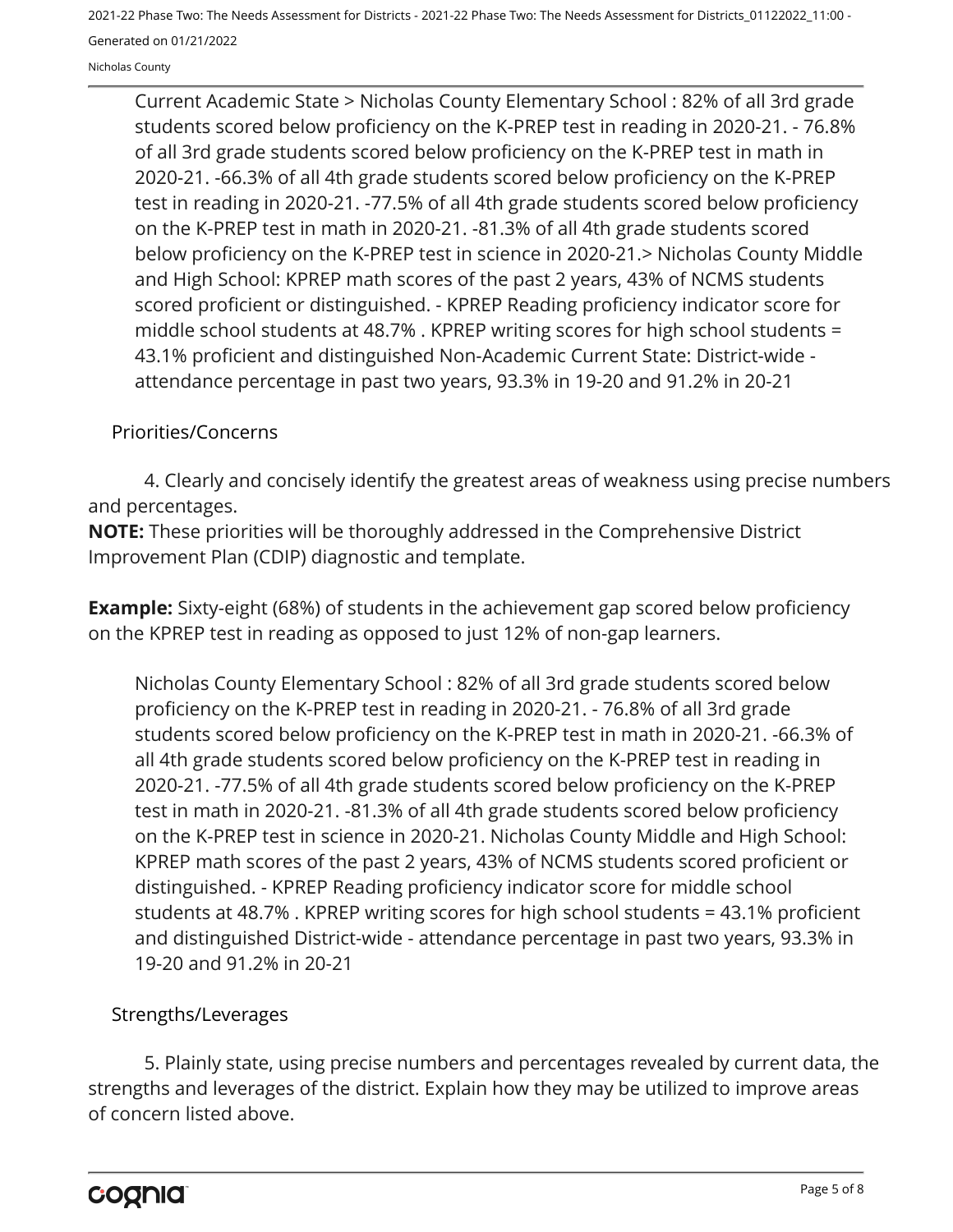**Example:** Reading achievement has increased from 37% proficient to its current rate of 58%. The systems of support we implemented for reading can be adapted to address our low performance in math.

Strengths in our elementary school - 18.3% of 6th graders scored distinguished on K-PREP in reading in 2020-21, which is above the state average of 16.4%. - 22% of 6th graders scored proficient on K-PREP in math, which is above the state average of 20.5%. Instructional methods and assessment strategies used with 6th grade can be implemented in grades 4 and 5. Strength in our middle school students - over half (53.2%) of eighth graders scored proficient and distinguished in reading on their KPREP assessment Strengths in our high school students - nearly 95% graduation rate and 86% reach college and career readiness. By enhancing intervention strategies and advising, both of these percentage can increase.

Evaluate the Teaching and Learning Environment

6. Consider the processes, practices and conditions evident in the teaching and learning environment as identified in the six Key Core Work Processes outlined below:

[KCWP 1: Design and Deploy Standards](https://education.ky.gov/school/csip/Documents/KCWP%201%20Strategic%20Design%20and%20Deploy%20Standards.pdf) [KCWP 2: Design and Deliver Instruction](https://education.ky.gov/school/csip/Documents/KCWP%202%20Strategic%20Design%20and%20Deliver%20Instruction.pdf) [KCWP 3: Design and Deliver Assessment Literacy](https://education.ky.gov/school/csip/Documents/KCWP%203%20Strategic%20Design%20and%20Deliver%20Assessment%20Literacy.pdf) [KCWP 4: Review, Analyze and Apply Data](https://education.ky.gov/school/csip/Documents/KCWP%204%20Strategic%20Review%20Analyze%20and%20Apply%20Data.pdf) [KCWP 5: Design, Align and Deliver Support](https://education.ky.gov/school/csip/Documents/KCWP%205%20Strategic%20Design%20Align%20Deliver%20Support%20Processes.pdf)

[KCWP 6: Establishing Learning Culture and Environment](https://education.ky.gov/school/csip/Documents/KCWP%206%20Strategic%20Establish%20Learning%20Culture%20and%20Environment.pdf)

Utilizing implementation data, perception data, and current policies and practices:

- a. Complete the [Key Elements Template.](https://education.ky.gov/school/csip/Documents/District%20Key%20Elements%20Template.docx)
- b. Upload your completed template in the attachment area below.

After analyzing the Key Elements of your teaching and learning environment, which processes, practices or conditions will the district focus its resources and efforts upon in order to produce the desired changes?

Note that all processes, practices and conditions can be linked to the six Key Core Work Processes.

**NOTE:** These elements will be thoroughly addressed in the Comprehensive District Improvement Plan (CDIP) diagnostic and template.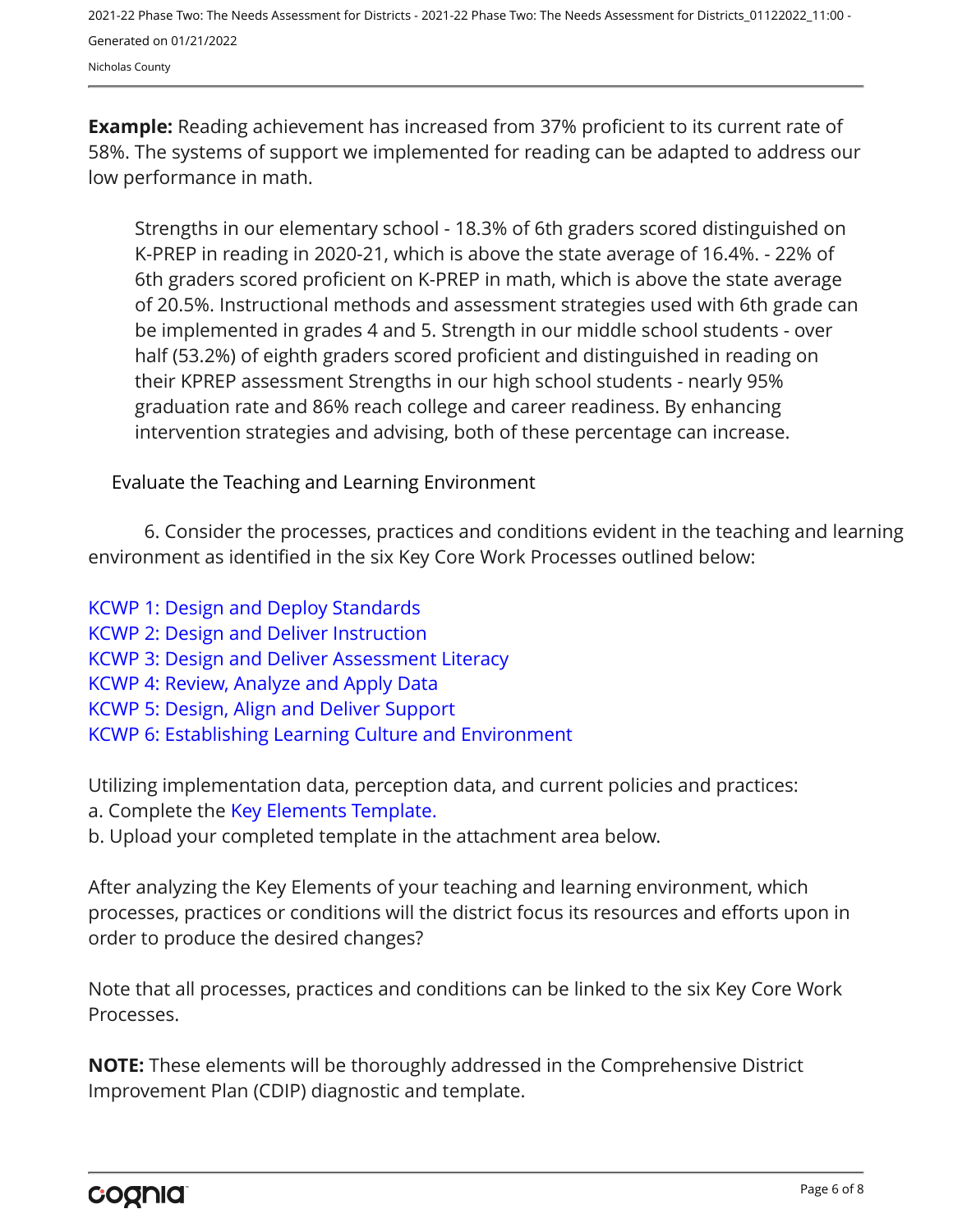Nicholas County

Math has been a district-wide focus since 2018-19, Math Focus Teams have been established at the elementary, middle and high school level. This team has addressed standards, pacing guides, the curriculum and resources being used, daily basic skills practice K-12, and researched a new benchmarking assessment platform, CASE 21 and enCASE item bank, that NCES and NCMHS began using in the 2018-19 school year and grades K-8 continue to use 3 times a year. NCES will continue using CASE 21 for benchmarking and Simple Solutions for daily practice. Reading is also a focus this year at NCES. Teachers were using many different reading series, limited phonics, and there was no consistency at the elementary level. NCES has adopted a new reading series, Open Court, which all reading teachers in grades K-5 will be implementing the 2021-22 school year. During the 2021-22 school year, NCES and MCNHS will also focus its resource and efforts in revamping reading and math intervention services with programming and additional teachers. All of these current practices and processes being done are linked to the following Key Core Work Processes: Designing and Deploying Standards, Designing and Delivering Instruction, and Reviewing, Analyzing, and Delivering Support.